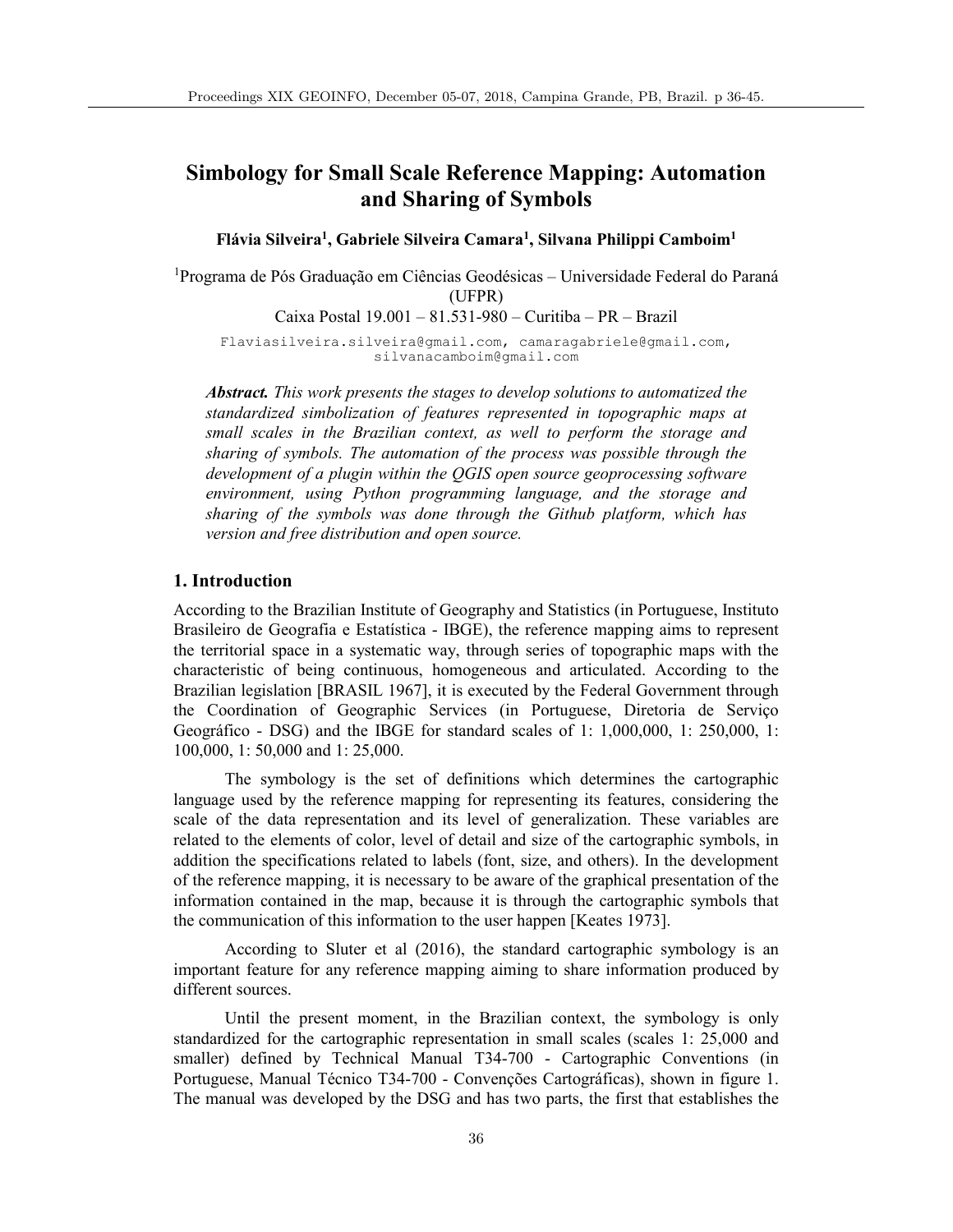norms for the representation of the natural and artificial features for small scales, and the second that specifies the characteristics of the standardized symbols for the use in topographic maps.

| $N^{\circ}$ | <b>SISTEMA DE TRANSPORTE</b> | <b>AQUISIÇÃO DE DADOS</b> |                                | <b>REPRESENTACÃO</b><br><b>GEOMÉTRICA</b> | REPRESENTAÇÃO FINAL |                             | T 34-700<br>(1 <sup>a</sup> PARTE)                                                                                                                                    |
|-------------|------------------------------|---------------------------|--------------------------------|-------------------------------------------|---------------------|-----------------------------|-----------------------------------------------------------------------------------------------------------------------------------------------------------------------|
|             |                              | Símbolo                   | Especificações                 |                                           | Símbolo             | Especificações              |                                                                                                                                                                       |
| 100         | Trilha ou picada             |                           | SSNR - 1.50 mm                 | Linha                                     | -------------       | $240 - 120$<br>$0.13 - -$   | <b>CAPÍTULO 2</b><br>- PARÁGRAFO 2 - 2<br>$-IFTRA8$<br><b>PARÁGRAFO 2 - 3</b><br>$-$ LETRA $\alpha$<br>$-$ ITEM 1)<br>- PARÁGRAFO 2 - 4<br>- LETRAS a, c, d, e, g e i |
| 101         | Caminho carrocável           | ------------              | <b>SSNR - 1,50 mm</b><br>_____ | Linha                                     | --------            | $0,40$ $2,50$<br>$0.20 - -$ | <b>CAPÍTULO 2</b><br>- PARÁGRAFO 2 - 2<br>- LETRA a<br>PARÁGRAFO 2 - 3<br>- LETRA a<br>$-$ ITEM 2)<br>- PARÁGRAFO 2 - 4<br>- LETRA a, c, d, e, f, g, i, l, n e q      |
| 102         | Rodovia de tráfego periódico |                           | SSNR - 1,50 mm                 | Linha                                     |                     | $0.13 - 50.50$              | CAPÍTULO 2<br>PARÁGRAFO 2 - 2<br>-LETRA a<br>PARÁGRAFO 2 - 3<br>- LETRA a<br>- ITEM 3)<br>PARÁGRAFO 2 - 4<br>- LETRAS b, c, d, i, l, n, o e p                         |

**Figure 1. A part of Technical Manual T34-700 - Cartographic Conventions**

The figure 2 shows a part of the São José dos Campos map symbolized according to the T34-700 manual.



**Figure 2. A part of the São José dos Campos map**

The application of the symbology defined by the technical manual is a constant need for companies and institutions that develop cartographic materials supported on basemaps, especially digital products, such as interactive maps. Some symbols defined for the cartographic features representation are complex, therefore, the work of assigning the proposed symbology becomes a time-consuming work. Currently, there are only a few known tools to optimize or automate this process, and even fewer open source solutions.

The storage and sharing of symbols is also a latent demand, the symbology can be defined and stored in several formats and shared in different ways. The SLD (Styled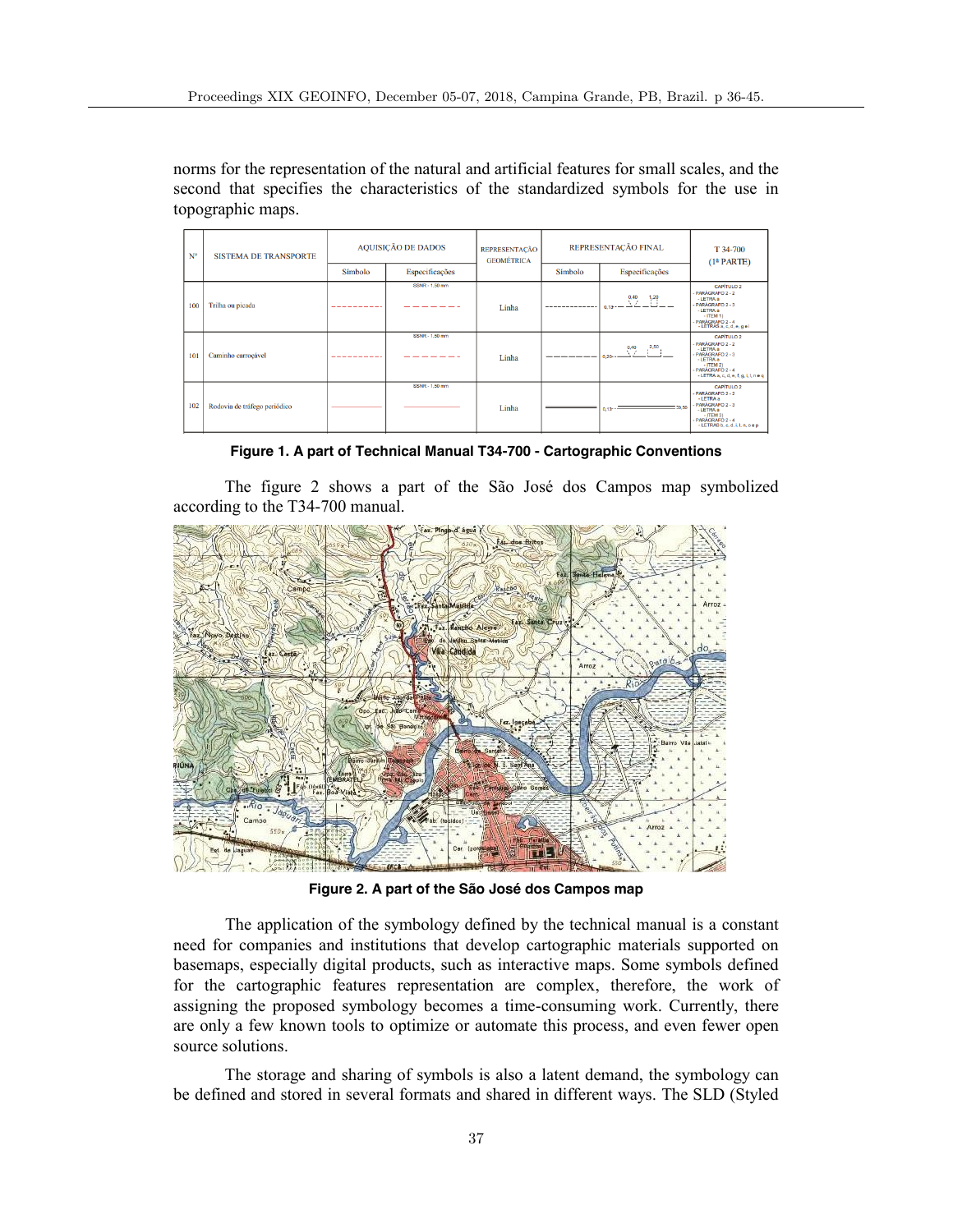Layer Descriptor) established by the Open Geospatial Consortium (OGC) to represent the layers and their labels in WMS, by editing an Extensible Markup Language (XML) file. QML Layer Style File (QML) is also an important format because it is used by the open QGIS platform. So, the challenge is to store the symbols to facilitate their application and sharing in an open platform, then they can be accessed by the largest number of users, helping to ensure the standard in the symbolization of topographic maps.

The open source initiative, started in the 1990s [OSI 2018], provides a collaborative improvement in software, such as QGIS, and in open data platforms such as Open Street Map. However, when we talk about symbology, there is no open platform using user collaboration. Thus, the development of a collaborative system for symbology, with the user as an actor in the process of elaborating and sharing symbols, is important for management, improvement and propagation of the open data for cartographic representation.

This work aims to present the project and the steps for the development of a plugin for the open platform QGIS, which allows the automatic application of the symbology defined by the technical manual T34-700 for elements represented in small scales, as well as present the solution found to storage and sharing of digital symbols.

## **2. Symbology Description Formats and Sharing**

The characteristics of the cartographic symbols can be stored in the tabular form as it happen in the Brazilian context, through the Technical Manual T34-700, as well as in the digital format, through symbol storage files, which are text files that describe the symbol properties such as graphic primitive, color, size, border thickness, and label characteristics. The most popular storage formats of symbology features and labels are: Styled Layer Descriptor (.sld), QGIS Layer Style File (.qml) and ESRI Layerfile (.lyr).

The OGC (Open Geospacial Consortium) created, in 1999, the Web Map Service (WMS), a web service that distributes matrixed tiles that are already symbolized using the SLD symbology pattern. The SLD format can be understood as a WMS profile, that together with the Symbology Encoding (SE) specification, allows the user to configure how the data will be displayed. The SE language is an XML language (Extensible Markup Language), which describes coding rules that defines symbol styles.

Currently, there is a worldwide trend to share geospatial data to facilitate the access to information of public interest, but the sharing of cartographic symbols in digital format is not yet widespread. In the international context, entities like Ordnance Survey, the British mapping agency, use platforms such as Github to share sld, qml and lyr symbology formats.

Github is the interface of the free distribution system and open source, Git, used to store and share codes [Github 2018]. In Github, the files are organized into repositories, defined by folders referring to projects created by users, which can be public or private, and repositories can belong to individual accounts or organizations.

The cartographic symbols are text files, so, they can also be shared via github to be accessed by the largest number of users and contribute to the standardization of the cartographic representation of the reference mapping.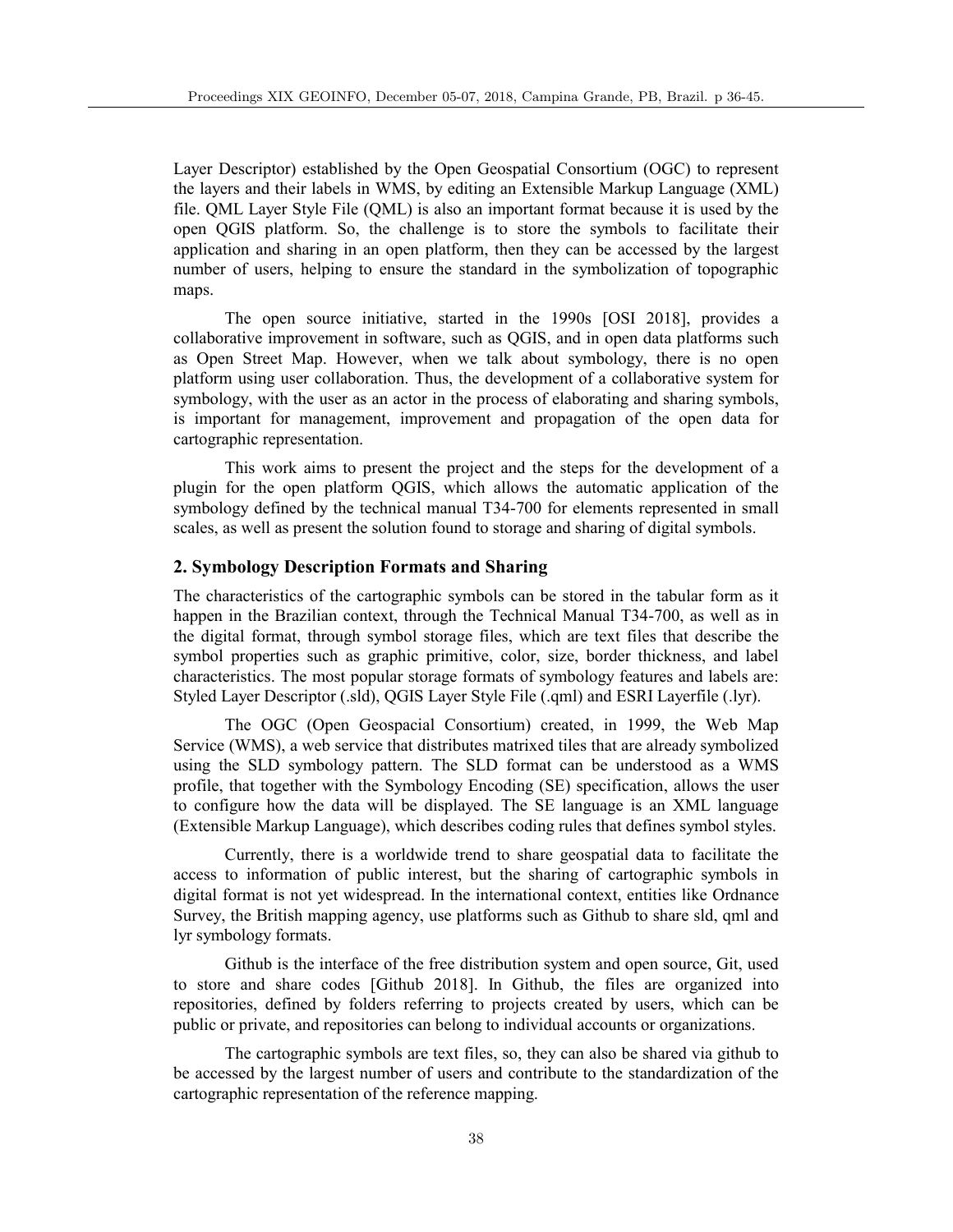In the Brazilian context, the only work that is known about symbol sharing is Fernandes (2012), where the author proposed a library of sld symbols, which would be available on the INDE portal, in order to facilitate the process of standardizing of topographic mapping symbology, helping the INDE to realize one of its fundamental components: data interoperability.

## **3. Materials and Method**

## **3.1. Defining User Needs and Features**

For the geospatial application development, the objectives were delimited based on the User Centered Design concepts, which, according to Abras *et al.* (2014) is defined as processes that end users influence the development of an application.

The plugin architecture was developed to show the structure of the application, According to Bass *et al.* (2003), the software architecture is understood as a generic standard for a project, explaining the solutions development to meet the needs of the project. The main plugin functionalities are connect to a database and offer options of symbols and scales to represent the features to the user's map.

#### **3.2. Creation of Database and Symbology Files**

The geospatial database was created on the PostgreSQL using the rules established by Technique Specification to Geospatial Vector Data (in Portuguese Especificação Técnica para Estrutura de Dados Geoespaciais Vetoriais - ET-EDGV), fundamental assumption for the plugin operation. The ET-EDGV provide a standard geographic vector data in small scales (1:25,000 or smaller) in order to guarantee the interoperability between data originated from differents sources. This Technique Specification was produced by National Spatial Data Infrastructure (in Portuguese Infraestrutura Nacional de Dados Espaciais - INDE), conceived in 2009 through Brazilian Federal Decree n° 6.666, with the goal to provide generation, storage, access, sharing, dissemination and use of geospatial data of federal, state, district and municipal origin.

In the database were entered the data referring to the classes Localities, Hydrography and Transport of the reference mapping of the Unit of the Federation of Rio de Janeiro in the scale of 1: 25,000.

Afterward, was developed on the QGIS the symbols standardized for the features of these three classes from the T34-700 Techcnical Manual. The symbols were saved in a QGIS Layer Style File format (.qml).

## **3.3. Plugin Implementation**

The QGIS's plugin was developed using the programming language Python, the cartographic data was stored in PostGIS, which is a PostgreSQL extension, objectrelational database system. The interface was designed in the QtDesigner software.

To develop the plugin it was also necessary to use the Plugin Builder complement, this QGIS's complement provides a basic model that helps to create plugins for this software. The file generated by Plugin Builder has Python extension and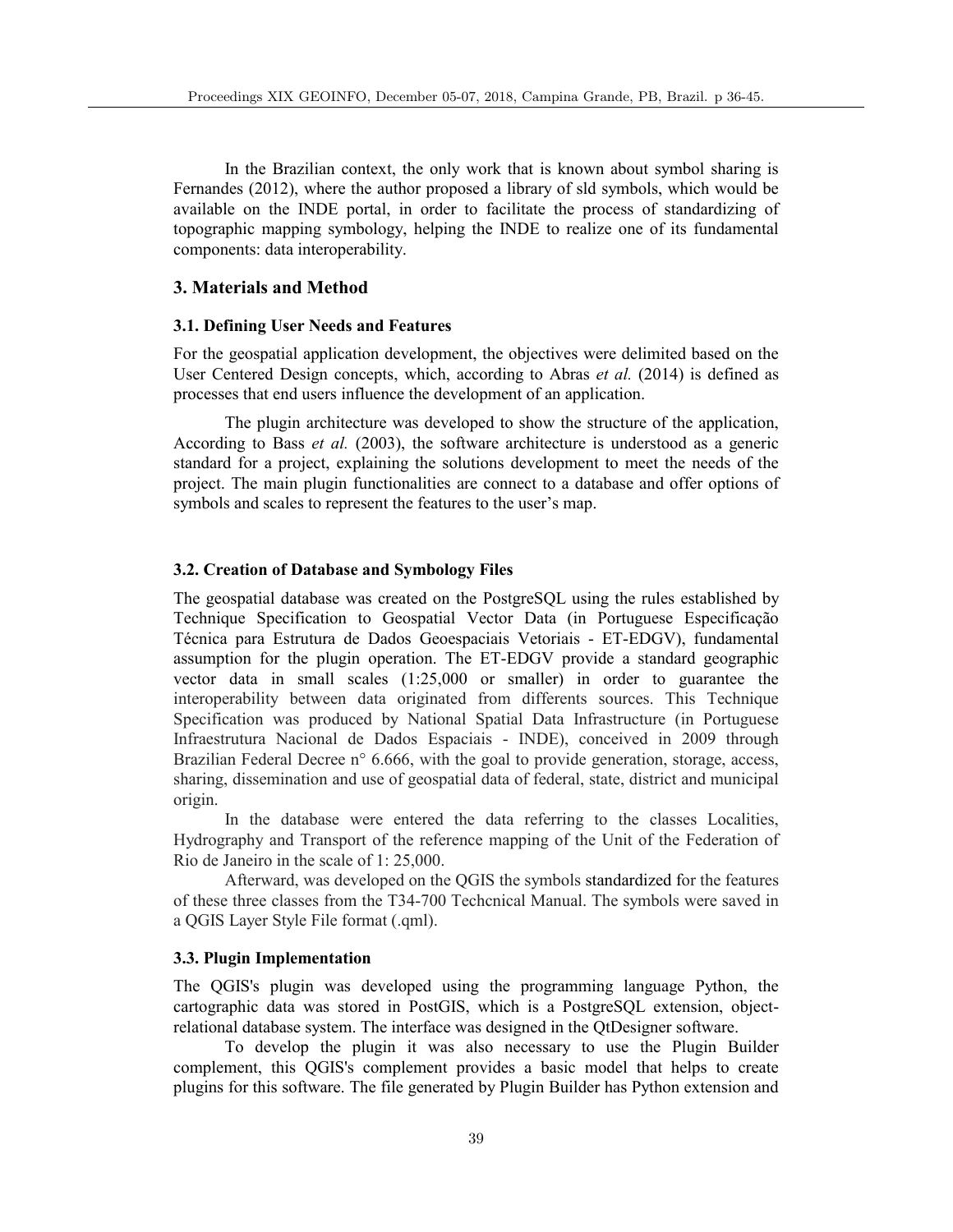allows editing, so, the plugin is able to accomplish the tasks programmed by the user [GEOAPT LLC 2017].

The libraries used for the plugin development were:

- PyQGIS: Python library to develop QGIS's applications. This library allows to create custom plugins based on the QGIS Application Programming Interface (API) [QGIS 2017].
- Psycopg2: library that allows the communication between Python and PostgreSQL. This library enables the execution of SQL commands in the Python language, as well as allowing access to many resources offered by PostgreSQL [PSYCOPG 2017].

The experimental data used to the plugin development were the classes Localities, Hydrography and Transport referring to the Continuous Rio de Janeiro Cartographic Base, in 1: 25,000 scale. This data are available by the Brazilian Institute of Geography and Statistics (IBGE) at its electronic address (www.ibge.gov.br).

## **3.4. Storage and Sharing via GitHub Implementation**

Initially, in order to centralize the information and projects related to the symbology study, an email account was created (opencartographicstyles@gmail.com), this e-mail was also used to register the github account.

Associated with the github user was created an organization called Open Cartographic Styles, initially, containing a repository referring to the symbols, mappingGrandeEscala, and another related to the symbology plugins, pluginsSimbologia.

In the mapeamentoGrandeEscala repository, the files format chosen to the sharing were SLD (Styled Layer Descriptor) and QML (QGIS Layer Style File), compatible with the Geoserver and QGIS software, respectively. To ensure the files interoperability and standardization, they were organized according to the classes established by ET-EDGV and each file was named according to the nomenclature of the category.

# **4. Results**

#### **4.1. System Architecture**

The architecture developed for the application (Figure 3), presents the system operation, in order to understand that the shapefile format files stored in the database are loaded through the interaction between the QGIS and the developed plugin. The predefined symbols are used by the plugin to be applied in the selected layers, and those layers are represented with the desired symbology.

The predefined symbols are stored on github, where the user can download the files to their computer and allocate them in a folder, which can be referenced in the plugin and than applied to the layers stored on the database or in another projects in the QGIS.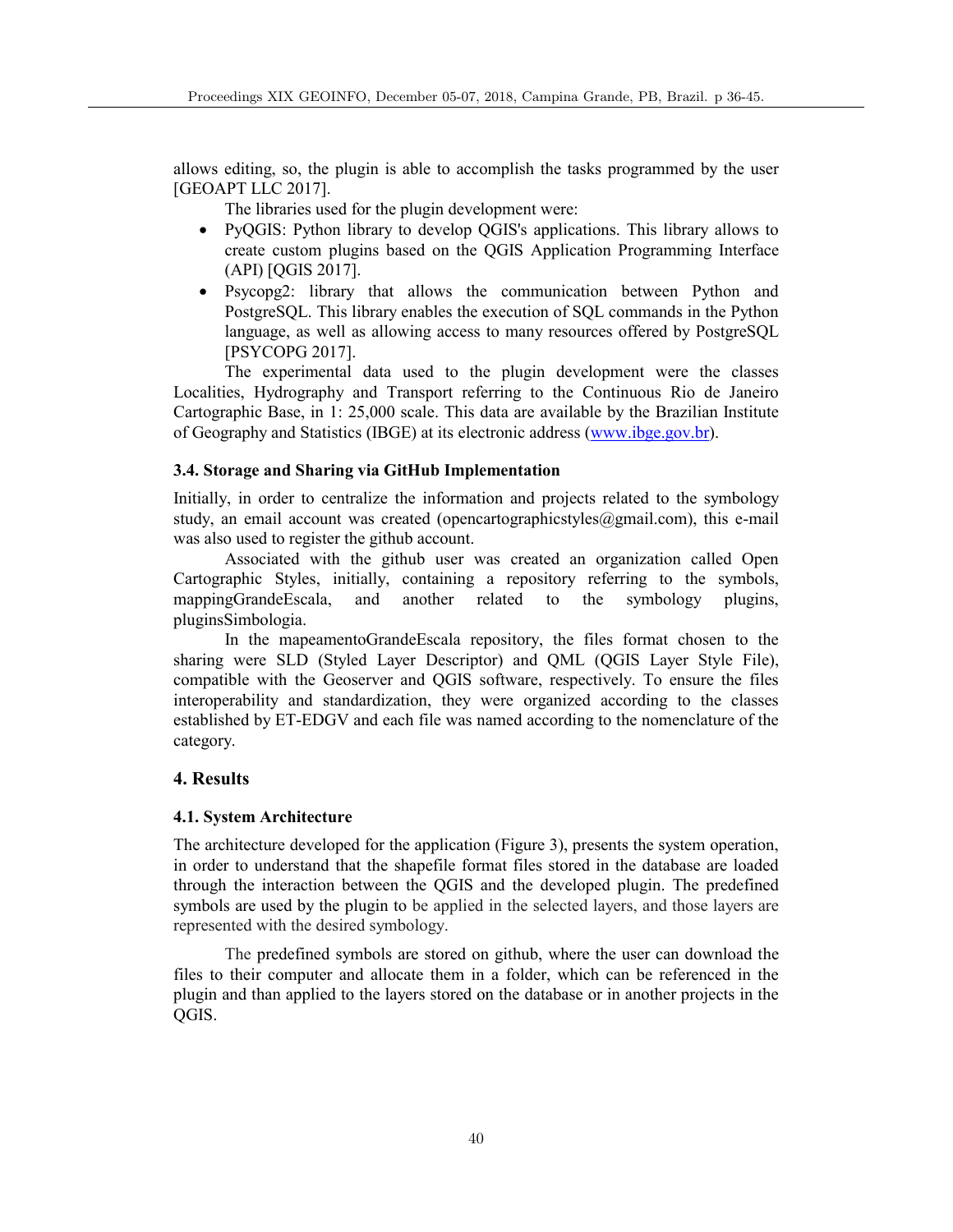

**Figure 3. System architecture**

## **4.2. Interface and Plugin Functions**

The developed plugin interface (Figure 4), presents the application resources, listed and described below.

| $\mathcal{R}$<br>geosymbol<br>$\times$ |                                               |  |  |  |  |  |
|----------------------------------------|-----------------------------------------------|--|--|--|--|--|
|                                        | Localidades<br>Hidrografia<br>Transporte<br>1 |  |  |  |  |  |
| $\overline{2}$                         | Servidor<br>Porta<br>Banco de Dados           |  |  |  |  |  |
|                                        | Senha<br>Usuário<br>Conectar                  |  |  |  |  |  |
|                                        | Escala<br>Selecione a camada<br>3<br>۸        |  |  |  |  |  |
|                                        | Selecione a simbologia (T34-700)<br>5         |  |  |  |  |  |
|                                        | Selecione a simbologia<br>6<br>1.11           |  |  |  |  |  |
|                                        | Cancel<br>OK                                  |  |  |  |  |  |

**Figure 4. Plugin interface**

- 1. To develop the plugin, three standardized classes by Technical Manual T34-700 were used (localities, hydrography and transport). Each class is represented by a tab in the plugin interface, and the user can choose one of then to work.
- 2. After choosing the class, it is necessary connect to the database, informing the server, port, database name, user name and password.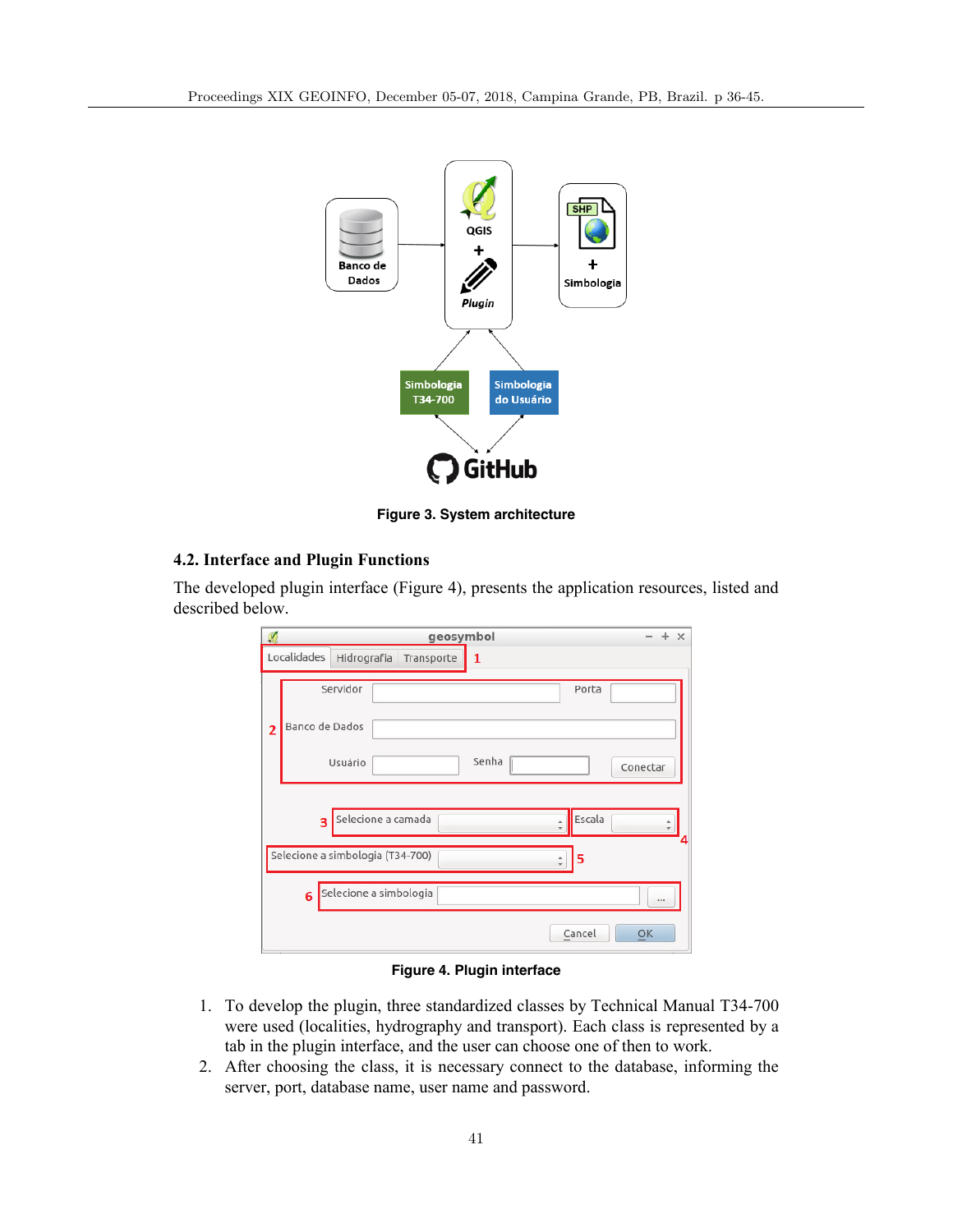- 3. When the database is already connected, the user can chose on a combo box the layer to be symbolized. Only layers belonging to the selected tab group can be chosen in the combo box.
- 4. It is possible to select on a combo box the data display scale. The possibilities are the scales defined for the Brazilian systematic mapping: 1: 25,000, 1: 50,000, 1: 100,000, 1: 250,000 and 1: 1,000,000.
- 5. Then, it is possible to select the symbology to be applied to the previously selected layer through a combo box that presents the standard symbologies defined by the T34-700. The symbologies presented in the combobox are related to the selected layer graphic primitive, it means, if the layer selected in step 3 is represented by the point graphical primitive, only symbologies for point features can be selected in step 5, the same logic is applied to the line and polygon graphic primitives.
- 6. Another way to select the desired symbology is through a "button box", with it, the user is able to select ".qml" symbology file of his computer, and it will be applied to the previously selected layer.

The figure 5 shows the symbology proposed by the Technical Manual T34-700, applied automatically in scale 1:25,000 to the Hydrography, Localities and Transportation classes to a region of the state of Rio de Janeiro by the plugin developed.



**Figure 5. A part of the state of Rio de Janeiro symbolized according Technical Manual T34-700 by the plugin developed.**

The benefits of the developed plugin are ensure a correct application of the symbology for small scales, data interoperability between different sources of cartographic datas and provide to a common user a tool to apply a appropriate scale according to the symbology.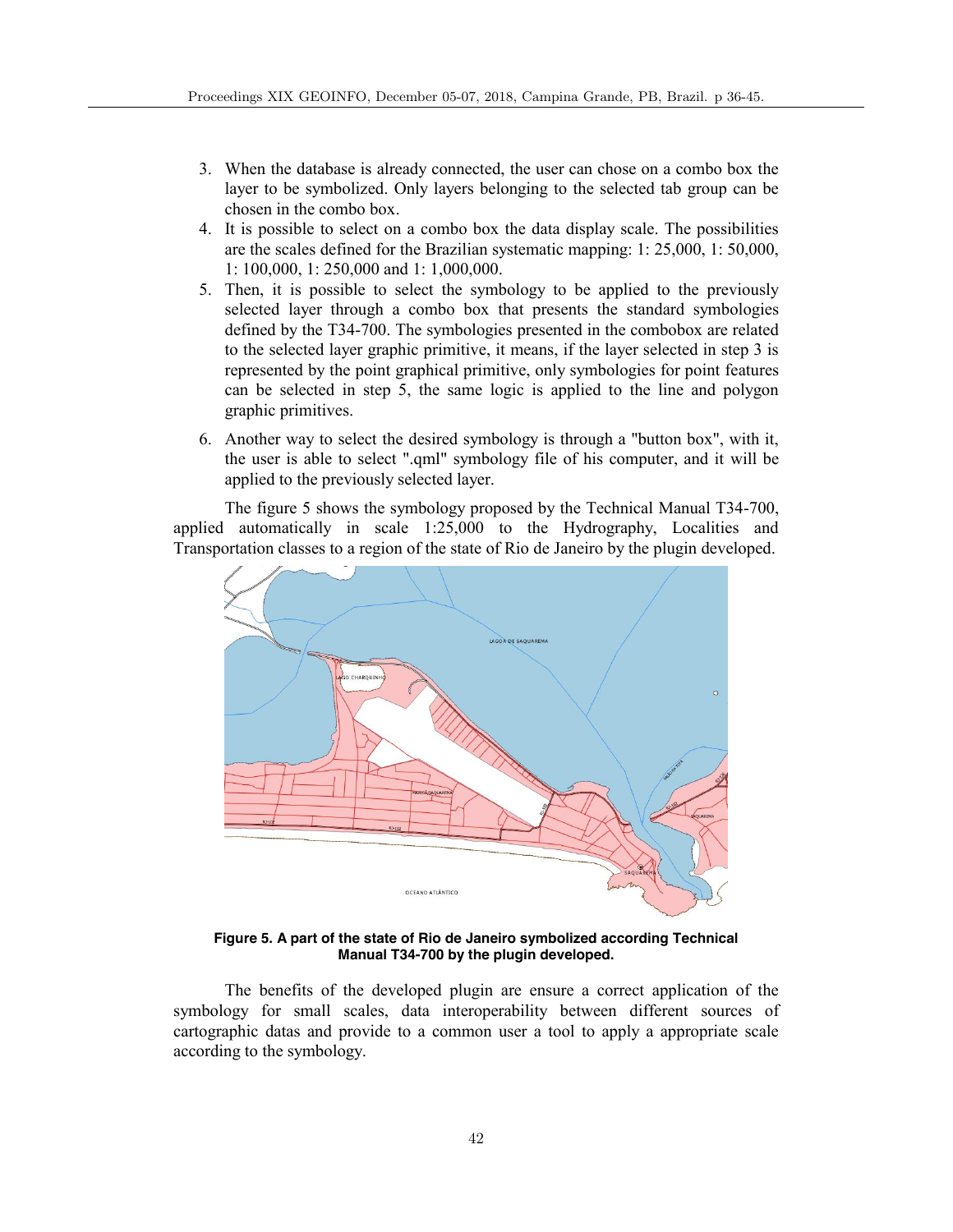# **4.3. Github**

The initial page of Open Cartographic Styles github organization, made to storage and sharing the symbology of reference mapping and other application related (Figure 6), presents the repository related to the symbols, mapeamentoGrandesEscalas, and another associated to the plugins, pluginsSimbologia. The plugin's repository contains applications developed in python so far elaborated by symbology research group, intended for use in QGIS.

| Search or jump to                                                                                                               |                | Pull requests Issues Marketplace Explore |                                      |                        |
|---------------------------------------------------------------------------------------------------------------------------------|----------------|------------------------------------------|--------------------------------------|------------------------|
| Open Cartographic Styles<br>Cartografia colaborativa: Projeto de simbologia para bases cartográfica de mapeamento de referência |                |                                          |                                      |                        |
| $\Box$ Repositories 2<br><b>LL</b> People 3<br><sup>11</sup> Teams 0                                                            | III Projects 0 | Settings                                 |                                      |                        |
| Search repositories                                                                                                             | Type: All -    | Language: All -                          | Customize pinned repositories        | $\n  \blacksquare New$ |
| mapeamentoGradesEscalas<br>Updated on 2 Jul<br><b>O</b> QML                                                                     |                |                                          | <b>Top languages</b><br><b>O</b> OML |                        |
| pluginsSimbologia                                                                                                               |                |                                          | People                               | $3\lambda$             |
| Updated on 2 Jul<br><b>O</b> QML                                                                                                |                |                                          | flaviasilveira                       |                        |
|                                                                                                                                 |                |                                          | GabrieleCamara<br>Gabriele Camara    |                        |
|                                                                                                                                 |                |                                          | opencartographicstyle<br>hг          |                        |
|                                                                                                                                 |                |                                          | Invite someone                       |                        |

**Figure 6. Initial page of github**

Within the symbology repository (Figure 7) 10 classes of symbols were stored and shared. Seven of those classes are: Administration (adm), Education (edu), Economic Structure (eco), Limits (lim), (rel), Health Structure (sau) and Vegetation (veg). The other 3 classes, included in the plugin described in this article, are: Localities (loc), Hydrography (hid) and Transportation System (tra), according to ET-EDGV.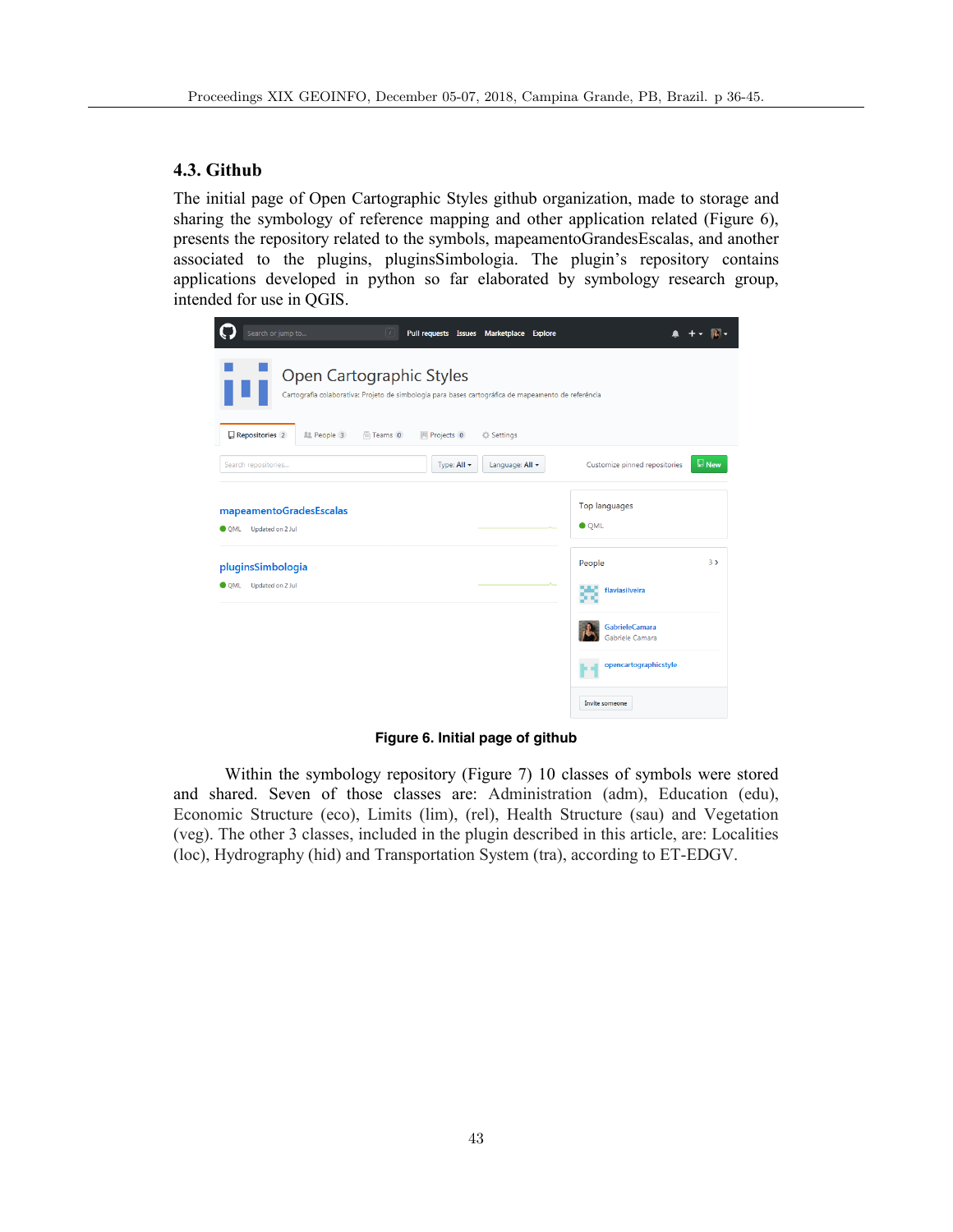| Search or jump to                                                                        | Pull requests Issues Marketplace Explore<br>$\vert$ / $\vert$ |                                   |                                                                                   |
|------------------------------------------------------------------------------------------|---------------------------------------------------------------|-----------------------------------|-----------------------------------------------------------------------------------|
| □ OpenCartographicStyles / mapeamentoGradesEscalas                                       |                                                               | <b>⊙</b> Watch ▼                  | $\mathcal Y$ Fork<br>$\bf{0}$<br>$\bf{0}$<br><b>★</b> Star<br>$\bf{0}$            |
| <> Code<br>(*) Pull requests 0<br>1 Issues 0                                             | III Projects 0<br><b>III</b> Wiki                             | III Insights<br><b>C</b> Settings |                                                                                   |
| No description, website, or topics provided.<br><b>Add topics</b>                        |                                                               |                                   | Edit                                                                              |
| ි 3 commits                                                                              | $$2$$ 1 branch                                                | $\circledcirc$ 0 releases         | <b>22 1</b> contributor                                                           |
| Branch: master =<br>New pull request                                                     |                                                               | Create new file                   | <b>Find file</b><br>Clone or download $\blacktriangledown$<br><b>Upload files</b> |
| $\left( \begin{array}{c} 0 \\ 0 \end{array} \right)$<br>MTB-Simbologia Sobre repositório |                                                               |                                   | Latest commit 18fe200 on 2 Jul                                                    |
| $\blacksquare$ adm                                                                       | Estilos versão 1                                              |                                   | a month ago                                                                       |
| $\blacksquare$ eco                                                                       | Estilos versão 1                                              |                                   | a month ago                                                                       |
| edu edu                                                                                  | Estilos versão 1                                              |                                   | a month ago                                                                       |
| hid                                                                                      | Estilos versão 1                                              |                                   | a month ago                                                                       |
| $\blacksquare$ lim                                                                       | Estilos versão 1                                              |                                   | a month ago                                                                       |
| <b>Next Report</b>                                                                       | Estilos versão 1                                              |                                   | a month ago                                                                       |
| <b>The rel</b>                                                                           | Estilos versão 1                                              |                                   | a month ago                                                                       |
| <b>Sau</b>                                                                               | Estilos versão 1                                              |                                   | a month ago                                                                       |
| <b>tra</b>                                                                               | Estilos versão 1                                              |                                   | a month ago                                                                       |
| $\blacksquare$ veg                                                                       | Estilos versão 1                                              |                                   | a month ago                                                                       |
| README <sub>md</sub>                                                                     | Sobre repositório                                             |                                   | a month ago                                                                       |

**Figure 7. The repository mapeamentoGrandesEscalas related to the symbols**

According to the nomenclature of the files as the ET-EDGV categories, there is a pattern, beginning with the name of the class, followed by the name of the feature, and finally, a code according to the graphic primitive.

#### **5. Conclusion**

The standard symbology is indispensable for any mapping, especially for the reference mapping, because the symbols quality ensures the cartographic information understanding, and consequently its recognition and decoding, an essential process for cartographic communication.

However, symbology standardization, in the case of Manual T34-700 for smallscale representations, it is not in accordance with the Brazilian standard ET-EDGV established by INDE. Therefore, the interoperability of data from the reference mapping is impaired, making difficult using and sharing those symbols. For this reason, it is necessary to update these symbology standards according to ET-EDGV, for small and large scales, ensuring the sharing and interoperability of data from different source.

The use of the free software QGIS and its functionalities allowed the creation of the plugin and the possibility to distribute and share it openly in the future, helping the symbology implementation process. Likewise, the use of Github ensures that the symbols storage and sharing are also open and collaborative processes. Either solutions assume the user as a collaborator, and the central figure of the process, since the user is consumer and symbology producer.

The issues of automatization of the basemaps symbolization process, storage and sharing of cartographic symbols are not yet widely discussed in the Brazilian context. Future studies on these subjects can benefit and take the present work as a basis.